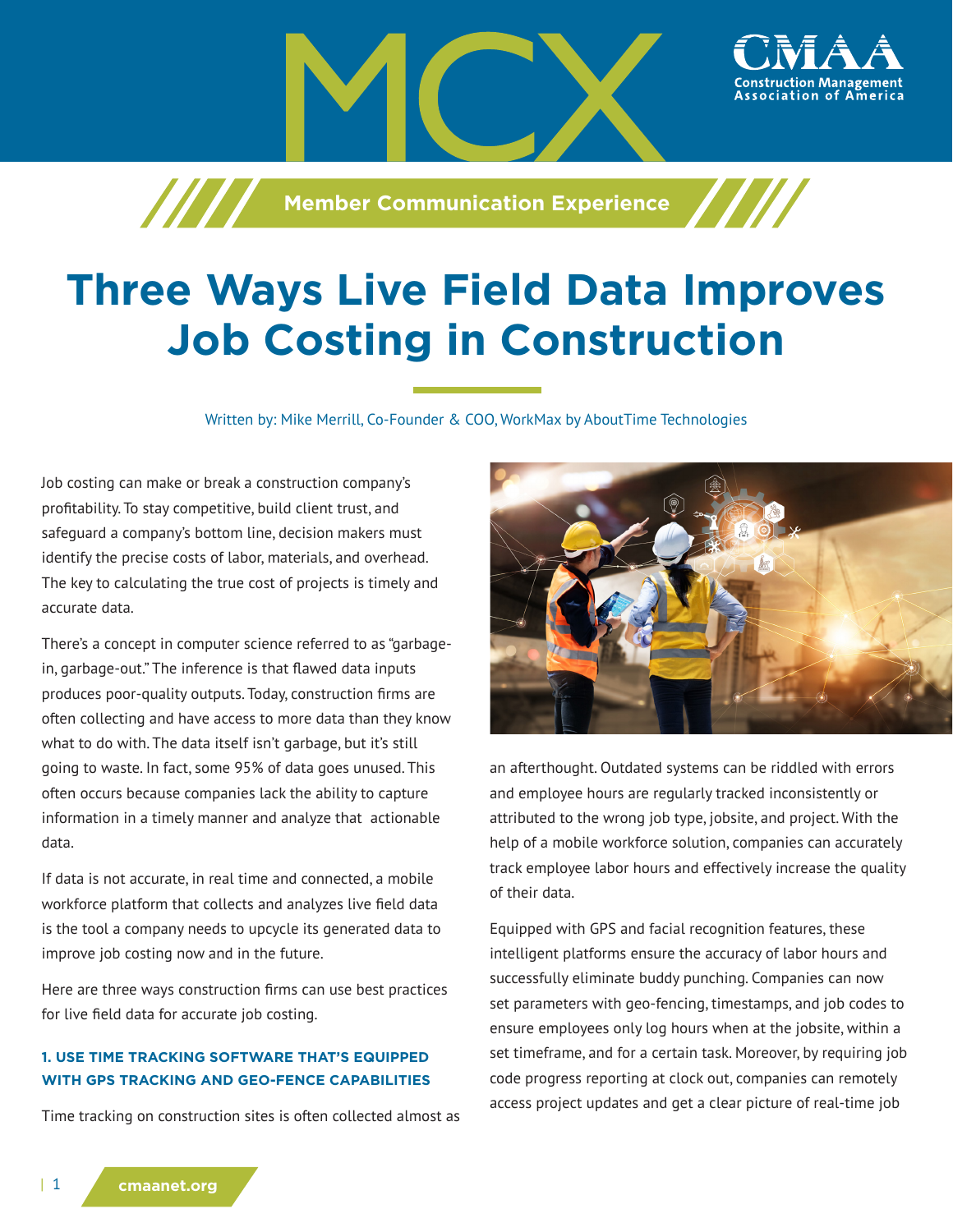costs to make immediate adjustments and stay on budget.

The ability to set clock-in parameters eliminates incorrect attribution that leads to bad data and analysis. With a platform driven by live field data, companies can accurately capture employee payroll costs, increase oversight, access project projections, and generate precise job costing.

## **2. TURN TO REAL-TIME FORMS THAT LINK PHOTOS AND VIDEOS TO SHARE ONGOING PROGRESS AND ISSUES**

Construction firms often wait days and weeks to access insights into their daily production and reporting. It can take months following a project's completion to close out the books, meaning final job costing falls even further behind. This gives construction leaders next to zero empirical information to identify issues and correct bad trends. Cloud-based mobile platforms put daily progress and issue reporting capabilities into the hands of every field worker and give company leadership real-time access to all reporting and data.

Platforms that support digital forms with video, photo, and audio messaging capabilities give decision makers an immediate look at projects at any time and from anywhere. By sharing live updates that include photos and videos, field workers and supervisors can provide evidence that projects are on track and document any issues that arise. Company leadership no longer needs to be onsite to stay on top of their teams, observe productivity and collaborate across its teams.

Mobile workforce platforms ensure every team member can remotely monitor task and project progress, labor hours, materials, equipment usage, and maintenance. With this data easily accessible, companies can truly predict project completion dates and adjust where needed to keep jobs on time and on budget. It's job costing in real time.

#### **3. USE HISTORICAL PROJECT DATA TO BID ON UPCOMING PROJECTS WITH INCREASED ACCURACY**

Past project data is a critical component of job costing. Yet, many companies lack the ability to quickly access and analyze their historical data. With the ability to job cost in real time and store all historical data, mobile workforce platforms help companies understand time-tracking trends, project progress, and potential pitfalls to provide an accurate outlook of future project costs.

Historical data lays out the labor hours it took to complete tasks, deliverables, and projects. From prior projects, companies can also gauge what subcontractors will be able to supply needed services and which suppliers can provide needed materials for upcoming projects on time and budget. Past project data can also help companies lay out future project timelines and identify when it will need certain materials, tools, and equipment onsite. With this data at the ready, companies lose no time estimating upcoming project costs and scheduling out its work.

Having access to actionable data on projects, employee productivity, and historical job costing gives construction companies the confidence to budget and bid on future projects with increased accuracy. With the use of a mobile workforce platform, companies can easily access accurate data to get a complete picture of all costs associated with current and future  $i$ <sub>obs</sub>.  $\beta$ <sup>2</sup>